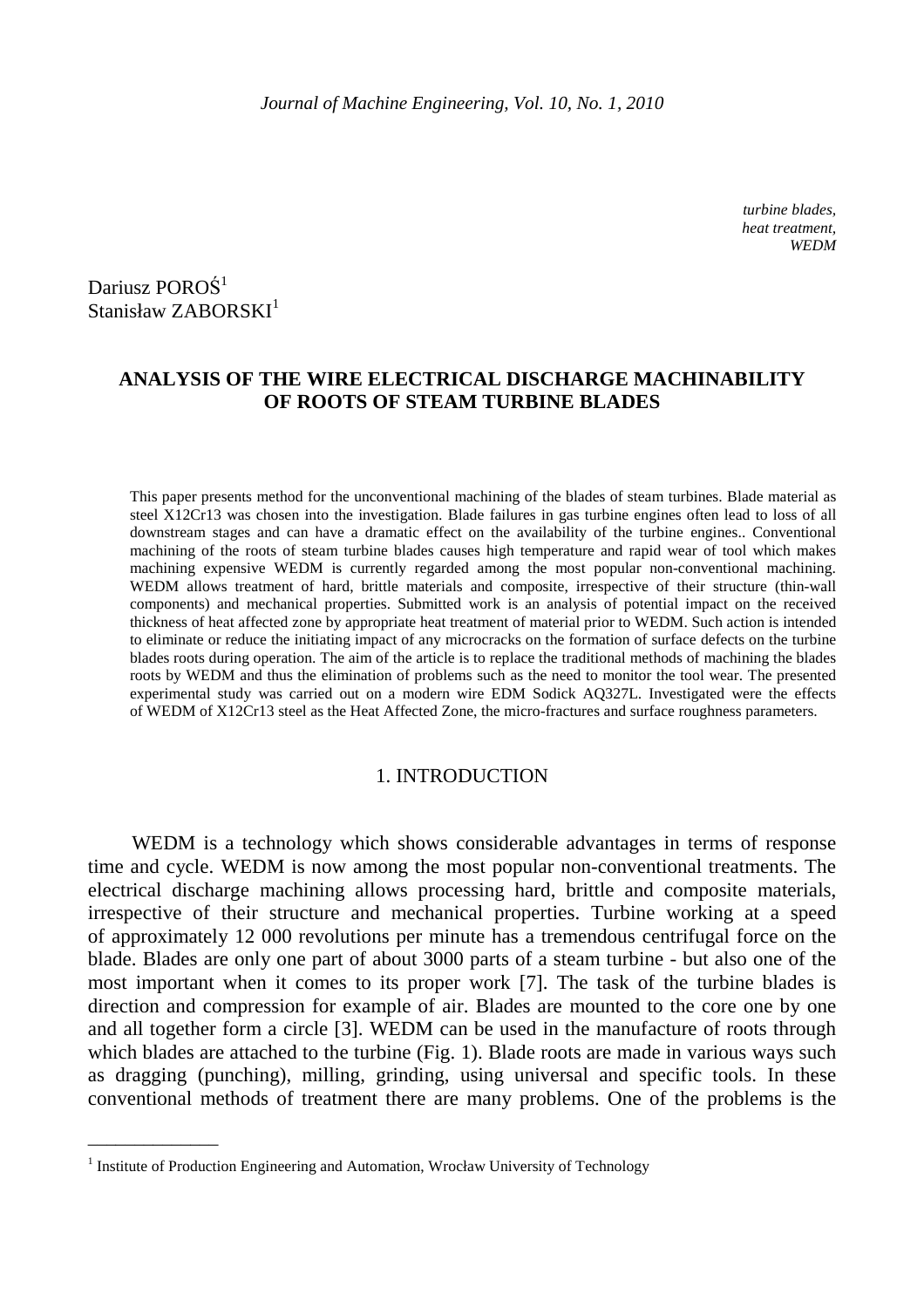damage such a tool during the production of a series of blades. Then the exchange of tools is time consuming and expensive. In addition, if repairs



Fig. 1. A multi-trapezoidal-type blade root.1) is typically found cracks, 2) recorded only traces of corrosion

involve the exchange of the blades on a few garlands of the turbine, requires the use of multiple cutting tools. Control lifetime is irrelevant when WEDM but it is very important for for tools used previously. WEDM also provides tolerance of several micrometers. One reason of large savings in time is the high level of precision instruments in his lifetime. Rare changes of tool also save time, which had to be spent to check the dimensions of the newly installed tools to ensure compliance with the required tolerance – even maybe several times, because each turbine consists of almost thousand blades. To date mentioned milling tool cutting operations at 17. Application of WEDM in manufacturing steam turbine blades helps to reduce the tolerances with which blade roots were designed so far. This provides resistance emerging in the work of the turbine high stress that can lead active or corrosive damage as a result of fatigue cracks of blade roots (Fig. 2). Interruption or damage to the electrode wire is automatically repaired within a few to several seconds. New electrode immediately cut with the same accuracy.



Fig. 2. Multi-trapezoidal-type turbine blade Most common failure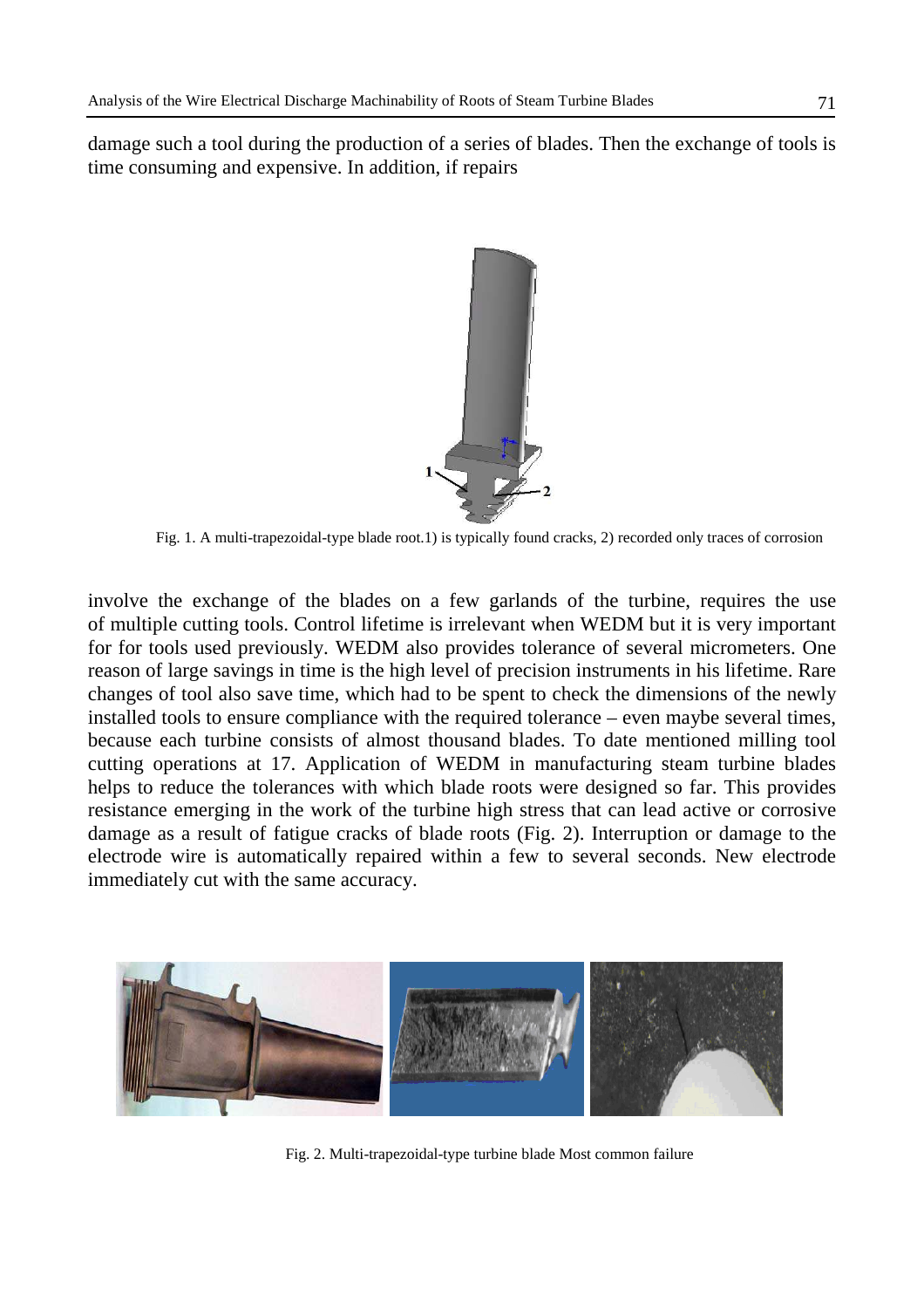### 2. WEDM STEEL X12Cr13

Annealed X12Cr13 steel structure is: ferrite and carbides. After quenching the structure is the ferrite and martensite and after tempering structure is ferrite and tempering structures (perlite). During the WEDM particles of workpiece material melt and vaporize as a result of the impact of high temperature. After treatment, on the surface occurs a thin layer of remelted material with composition and structure different from the original material. Amended HAZ layer located on the outer layer of material, which appeared due to recrystallization after the impact of high temperatures generated during machining. Stresses occur on the surface area after WEDM. Introduced in this way stresses with high forces encountered during the work could lead to damage the turbine blades as a result of to the propagation of fatigue cracks. State of the electrical discharge machined steel surface depends on many parameters such as the number of passes, voltage and intensity of the working current, applied dielectric and electrode material.

## 3. RESEARCH METHODOLOGY

The analysis concerns the implementation of the multi-trapezoidal-type blade root. It has a very high strength and excellent vibration damping properties. Such roots are used in long blades, which operate at high power, primarily in gas turbine blade. Its implementation is relatively expensive, requiring, for machining roots male-type applying expensive special shaped cutter or a broach. Such root is characterized by a small width of the chevron, and therefore it is convenient for high-density blades in the palisade. This paper studied HAZ thickness, surface roughness and the presence of surface defects in the form of microcracks and the surface chemical composition. Analysis of the impact of selected parameters on the effects of WEDM machining steel X12Cr13 enable selection of settings for cutting with proper performance, while maintaining the smallest thickness of HAZ.

## 4. WORKSTATION

 The construction of wire electrical discharge machine AQ327L (Fig. 3.), construction of the workstation in large part consists of ceramic. Implemented ceramics is characterized



Fig. 3. Workstation with wire electrical discharge machine Sodick AQ327L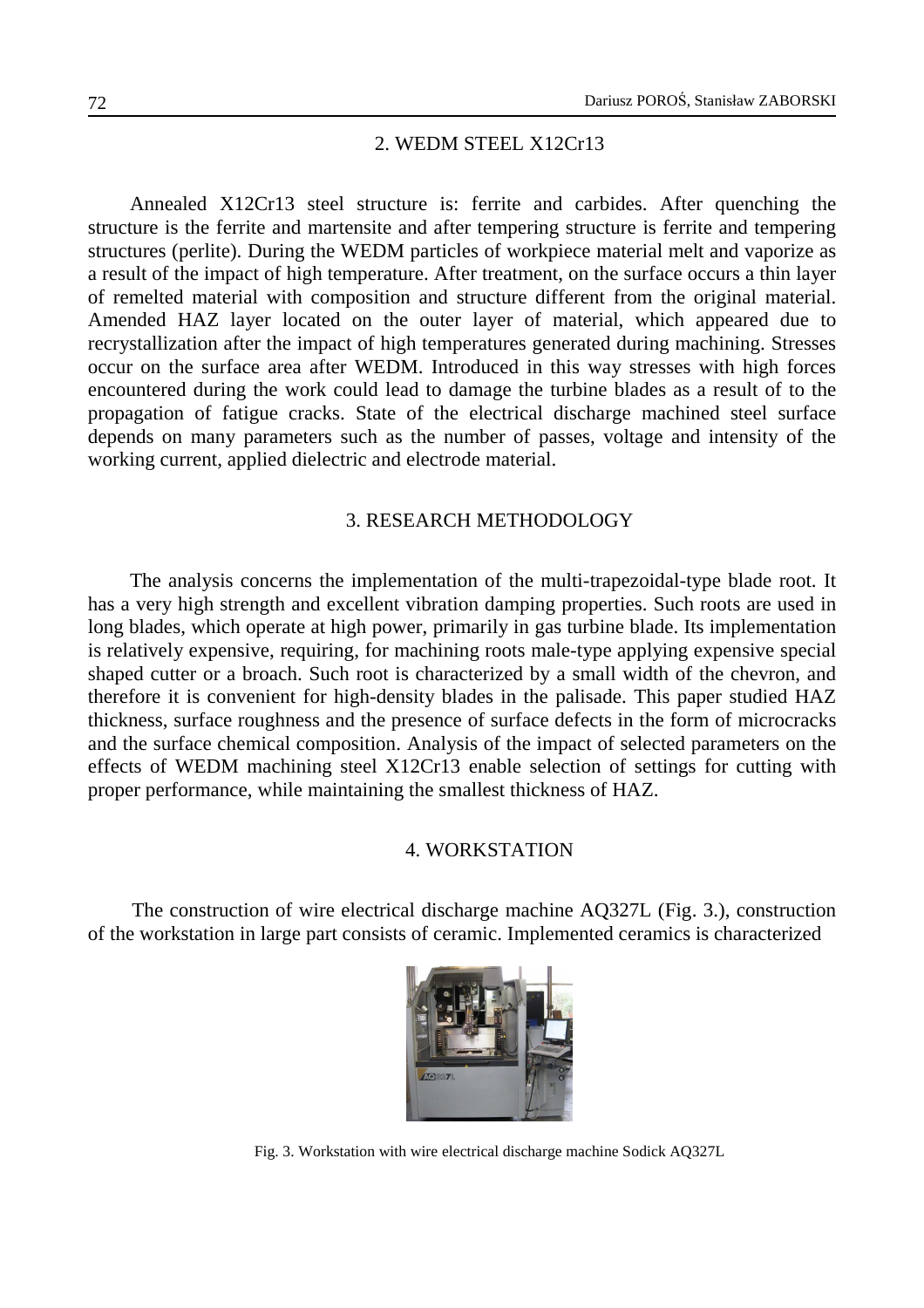by at least twice lower the coefficient of thermal expansion than traditional materials and higher resistance to corrosion. Ceramic body ensures a high thermal stability during processing. Modern 64 - bit control based on the Windows NT operating system, along with built-in  $q^3$ vic software, enable a wide area of applications AQ 327L [6].

## 5. DISCUSSION AND RESULTS

Composition of test material: steel X12Cr13 shown in Table 1. In this study machining was conducted using as a tool brass wire CuZn37 with diameter  $\Phi = 0.25$  mm. Brass wire electrode is a summary of zinc, low-melting point (420° C) and high-pressure of sublimation of copper (1080° C).

|  |  |  |  | Table 1. Chemical composition of stainless steel X12Cr13 |
|--|--|--|--|----------------------------------------------------------|
|--|--|--|--|----------------------------------------------------------|

| EN      | AISI<br>USA | ◡                  | Si | Mn |        | $\mathbf{C}$<br>D | $\mathbf{C}$ r   | Ni     | Fe             | <b>Hardening</b><br>Temp.: | Tempering<br>Temp.:  |
|---------|-------------|--------------------|----|----|--------|-------------------|------------------|--------|----------------|----------------------------|----------------------|
| X12Cr13 | 410         | $< 0.08 -$<br>0.15 |    |    | < 0.04 | < 0.015           | $1.50-$<br>13.50 | < 0.75 | reszta $950 -$ | $1000^{\circ}$ C           | $640 - 780^{\circ}C$ |

 CuZn37 wire, allowed to significantly increase productivity through better flushing (compared to copper electrodes). During the cutting Zinc undergoes sublimation and ensures the high stability of the process due to minimizing the number of particles emitted into the slot.

Table 2. The value of the most important settings WEDM in the seven stages of cutting

| Passes nr      | ON  | OFF | <b>SV</b> | <b>WP</b> | <b>WT</b> | WS  |
|----------------|-----|-----|-----------|-----------|-----------|-----|
|                | 012 | 013 | 0,4       | 045       | 160       | 130 |
| 2              | 013 | 013 | 0,2       | 055       | 160       | 130 |
| 3              | 002 | 011 | 0,53      | 140       | 180       | 130 |
| $\overline{4}$ | 001 | 014 | 0,42      | 240       | 180       | 130 |
| 5              | 015 | 014 | 0,16      | 240       | 180       | 130 |
| 6              | 000 | 001 | 0,12      | 240       | 180       | 130 |
|                | 100 | 000 | 000       | 240       | 180       | 130 |

 Cutting parameter values were chosen on the basis of preliminary tests of steel materials. Setting values for the various stages of cutting is given in Table 2

# 5.1. SURFACE ROUGHNESS

Roughness measurements were carried out on profilografometr RANK Taylor Hobson's model TALYFORM SERIES 120L. On the surface of the root measured were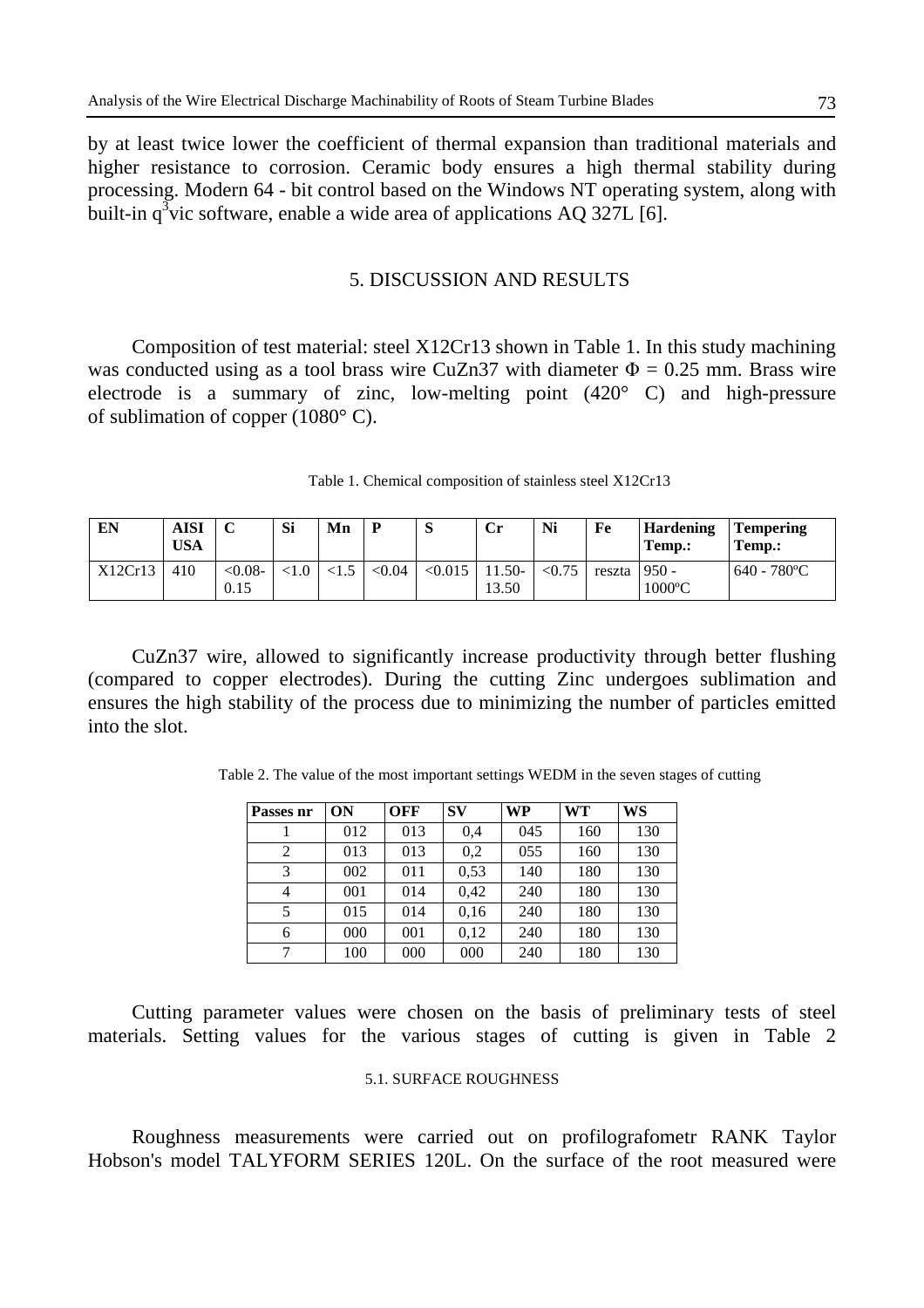many parameters for example roughness Ra = 0.1961 um (Table 3). Measured surface roughness of the root after WEDM is acceptably low. Roughness measurement does not give full information about the state of the surface after WEDM. It is essential to accurate (microscopic) examination of the surface.

| Ra     | $0.1961 \mu m$ | Rku        | 3.419          | RIq       | $9.91 \mu m$              |
|--------|----------------|------------|----------------|-----------|---------------------------|
| Rq     | $0.2498 \mu m$ | Rz         | $1.6905 \mu m$ | R3y       | $1.5541 \,\mathrm{\mu m}$ |
| Rp     | $0.8087 \mu m$ | Rz1max     | $2.1408 \mu m$ | R3z       | $1.3611 \mu m$            |
| Rp1max | $1.0926 \mu m$ | Rz(DIN)    | $1.6905 \mu m$ | <b>RS</b> | $7.88 \mu m$              |
| Rv     | $0.8817 \mu m$ | <b>RSm</b> | $34.03 \mu m$  | RIn       | 19.2000mm                 |
| Ry1max | $1.0749 \mu m$ | Rc         | $0.8961 \mu m$ | Rdz       | 9.00<br>$\mathbf{o}$      |
| Rt     | $2.1675 \mu m$ | Rz(JIS)    | 1.3960um       | Rda       | 7.08<br>$\mathbf{o}$      |

Table 3. WEDM'ed surface roughness of multi-trapezoidal-type blade root

### 5.2. THICKNESS OF HAZ

Samples for microscopic examination were performed on cross-section. Observations were conducted at magnifications range from 100x to 1000x, in unetched state and after etching reagent Mi30Fe by PN-61/H-04503 standards. Metallographic microscope Neophot 32 coupled with a digital camera Spot Insight CCD were employed. The paper presents photographic documentation of characteristic structures. On an area of roughly cut surface there are many impurities, discontinuities, and craters of different diameters and depths. These all surface imperfections can become centres of stress in terms of increased workload. The next move while WEDM is to modify the outer layer and reduce the resulting stresses. Also change stresses nature in neutral. The thickness of thermally modified zone varies depending on the energy which is supplied to the slot during WEDM. The greatest value is obtained after rough cutting. The following passages are cutting peaks of surface roughness and there is much less energy delivered to the gap. Measured thickness of the HAZ decreases after successive passages. High temperature during the WEDM in the steel X12Cr13 melts martensite. More time or heat is needed to melt occurred ferrite [2]. In unetched sample found to contain a small amount of non-metallic inclusions mainly in the



Fig. 4. Outer surfaces of the test item. The material of nonmetallic inclusions visible principally in the form of sulphides and oxides of spaced spot. Unetched state. Light microscopy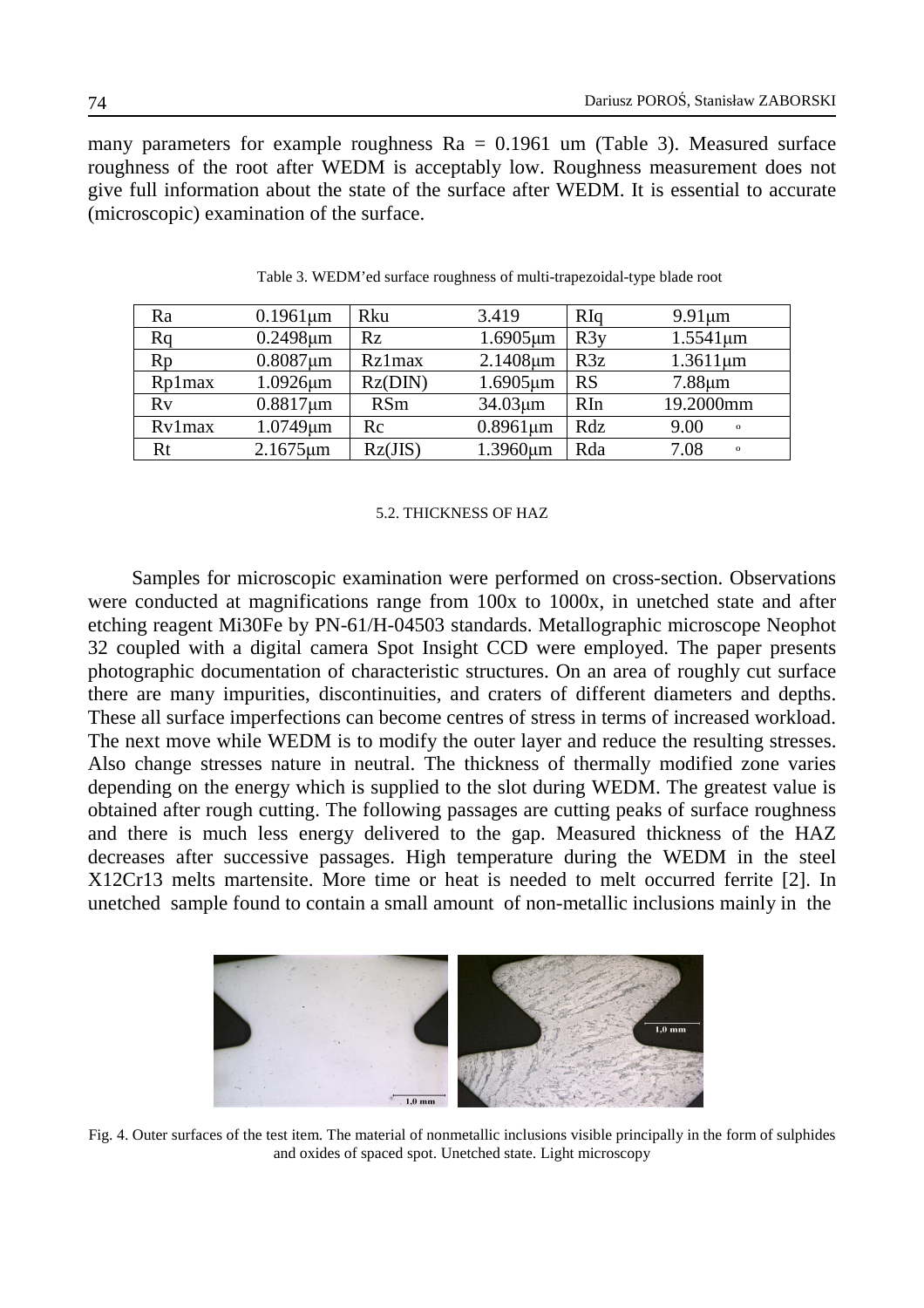form of sulphides and oxides arranged spot on the external surface of the test element (Fig. 4). Also, after etching, there was no HAZ layer thickness greater than 1 µm due to WEDM. It should be noted that the HAZ are mainly recrystallized metal layer and erosion products of the electrode wire. [4,5].

### 5.3. MICROCRACKS

One effect of WEDM martensite steel X12Cr13 are cracks on surface after treatment. Further examination of the surface showed that these cracks are most visible after being cut roughly (1 pass) then may have a depth of about 2-4 µm. The cause of these cracks are stress existing in the material being processed. Material is compounded by the strong warming during the WEDM and sudden cooling by the dielectric in the slot between electrodes administered under high pressure. The course coincides with the micro-grain boundaries. Testing different varieties of steel workpieces X12Cr13 show that it is possible a significant reduction in the number of microcracks at grain boundaries applying a suitable heat treatment. Another recuts allow reducing the depth of micro-cracks or even eliminate them completely. In addition, this grade of steel is usually tempered to a temperature of about 1100 ° C. Mainly steel tempering process must be carried out at temperatures greater than 200  $\degree$  C [1]. Visible after etching heterogeneous structure of ferrite with a strong segregation (band) of chromium carbides is strongly undesirable. Structure shows no resistance to corrosion and can cause a substantial reduction in strength properties (Fig. 5). On the external surfaces of machined samples after etching were no microcracks or significant changes in the structure caused by electrical discharge machining.



Fig. 5. Cross-section. Heterogeneous ferritic structure with a strong segregation (band) chromium carbides

### 5.4. CHEMICAL COMPOSITION OF SURFACE AFTER WEDM

Using the X-ray micro-analyzer was possible to estimate and compare the composition of the material recrystallized and original (Fig. 6.). Presence of copper and zinc from the material of the wire electrode was found in the crater.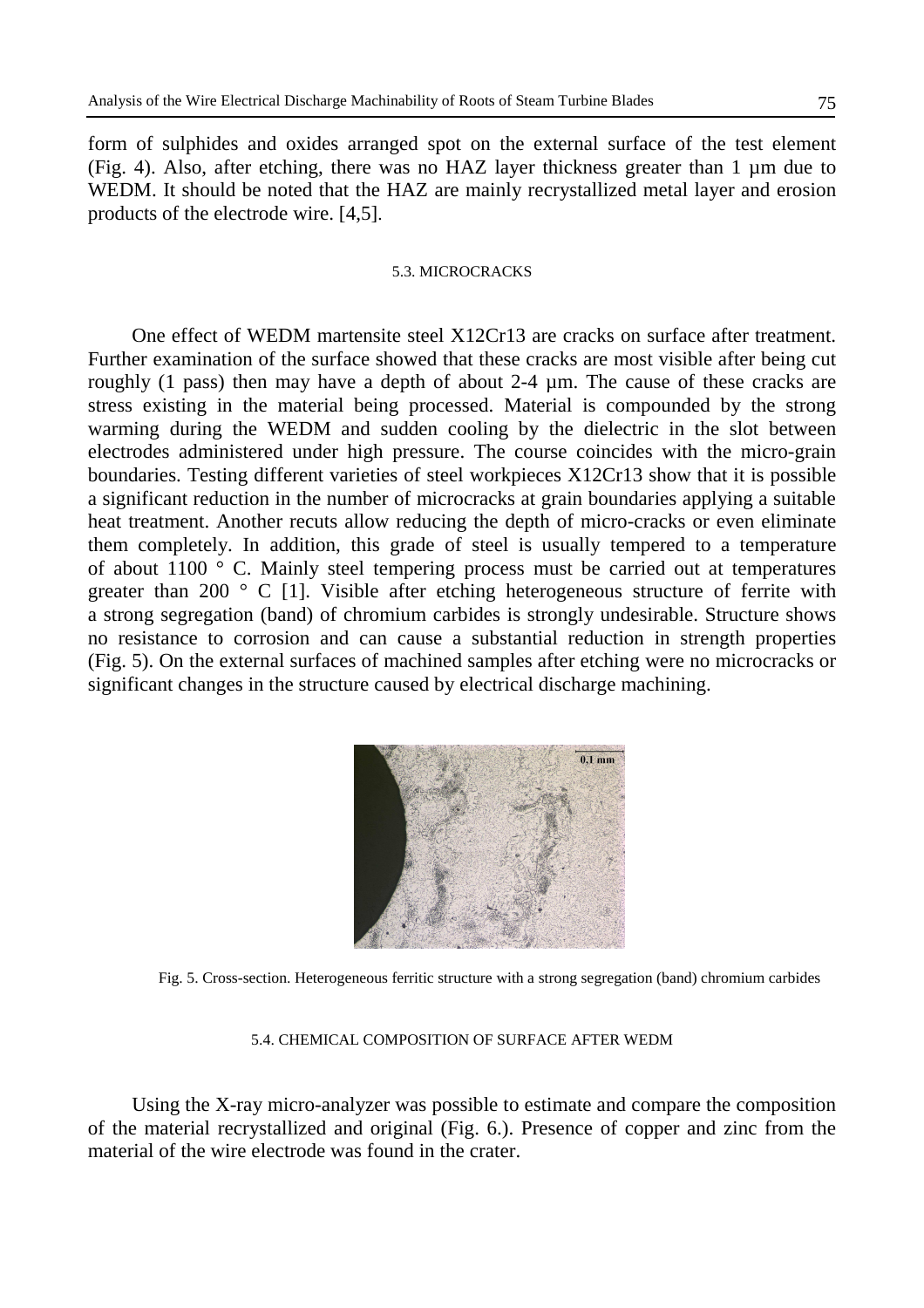

Fig. 6. a) Analysis of X-ray chemical composition in crater b) Analysis of the composition of surface around the craters

Also interesting turned out to be higher chromium content in the craters than in the original material. Chrome has the form of spherical alpha phase precipitation. This phase does not occur in steel X12Cr13. The emergence of this phase was due to an impact of WEDM. Phase alpha Fe - Cr has a higher chromium content than the gamma phase of Fe-Cr.

## 6. SUMMARY AND CONCLUSIONS

WEDM is an interesting alternative to traditional methods of working blade roots of steam turbines. For many types and sizes of roots may be used one machine and one and the same electrode. Problems such as a thick layer of HAZ, tensile stress and the microcracks can be reduced and even eliminated through proper selection of machining parameters and the number of passes. Conducted analysis and research points to the following conclusions:

- Micro cracks visible on the machined surfaces are deepest after rough cutting. Size decreases due to the implementation of micro-consecutive transitions
- Micro cracks usually formed at grain boundaries and spread along the grain boundaries
- Cracks are filled with recrystallized material after rapid melting and evaporation. High pressure of dielectric, which is administered, pushes the products of erosion in the cracks during the rough cut.
- The study of thermally changed layer consists of two different phases of martensite and ferrite. And its thickness varies between 5 µm on the first pass and about 1 µm after the seventh pass.
- Increased number of chromium inside the crater is a spherical phase Fe-Cr sigma is caused by the impact of WEDM. By contrast, the gamma phase of Fe-Cr occurs naturally in the steel X12Cr13 characterized by lower content of chromium.